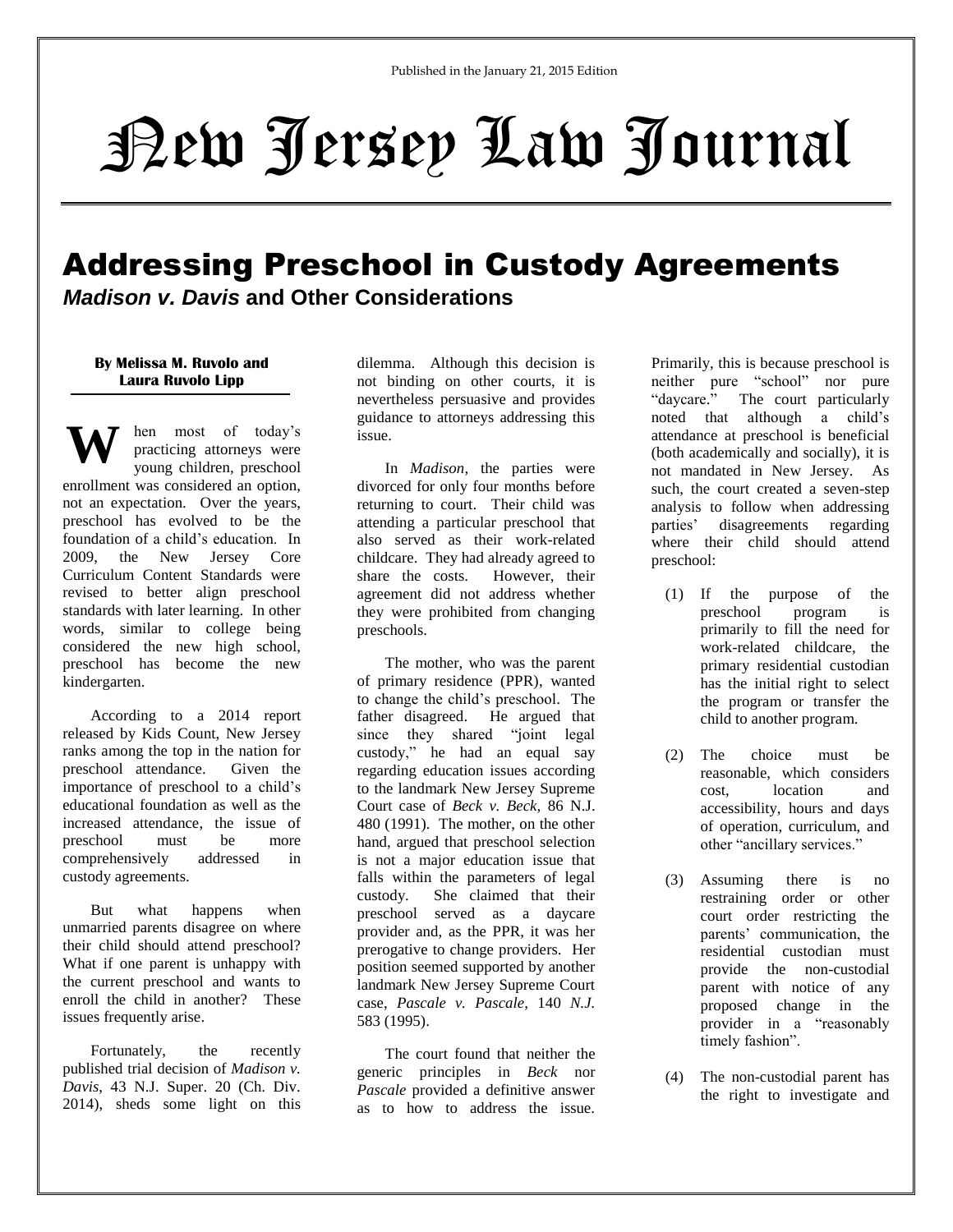evaluate the proposed preschool. He/she cannot simply refuse without justification. The noncustodial parent must file a motion with the court and prove, by a preponderance of evidence, that the proposed preschool is "unreasonable and contrary to the child's health, education, general welfare and best interests."

- (5) If the non-custodial parent disagrees with the proposed preschool, he/she must specifically demonstrate there is a "specific, more reasonable alternate plan."
- (6) Based on the case presented, the court will issue a ruling concerning the child's attendance at preschool and each parent's financial contribution towards it.
- (7) If the court determines either party acted unreasonably, it may award counsel fees and/or sanctions.

In addition to delineating the above procedure, the court also ruled that the non-custodial parent may remove the child from preschool during the day if: (1) reasonable notice is given to the PPR and the school; and (2) the request for the "occasional extra time is reasonable."

Although *Madison* provides guidance for cases with similar circumstances, it is seemingly silent regarding whether the same analysis should apply if the preschool is not also serving as work-related childcare. Furthermore, the trial court specifically noted that this analysis would not apply to a case in which the parents share joint residential custody and neither parent is the PPR.

As family law attorneys and mediators, it is our responsibility to help our clients reasonably contemplate future issues they may not foresee. As such, *Madison* should serve as an impetus

for practitioners to provide more detailed guidance not only on the issues of preschool and work-related childcare, but other provisions in a custody agreement impacted by this area. We therefore offer the following tips to family law practitioners when negotiating and drafting custody agreements:

## **1. Do not underestimate the potential impact of the PPR/PAR designations.**

The Appellate Division case of *Benisch v. Benisch*, 347 N.J. Super. 393 (App. Div. 2002) provides a detailed definition of the PPR/PAR designations. Basically, the PPR is the parent with whom the child spends more than 50% of the annual overnights. The PAR is the parent with whom the child resides when not living in the primary residence. We now know from *Madison* that such a designation may greatly impact preschool selection.

If the PAR wants to ensure his/her involvement in the selection of preschool, the custody agreement should specifically set forth that the parties are waiving the *Madison* analysis and shall have an equal say in selecting the preschool. The use of an "anti-*Madison* clause" would be similar to the anti-*Lepis* clause we often include in agreements regarding the nonmodifiability of alimony.

# **2. Address whether the child will attend preschool, even if it is not needed as work-related childcare.**

The *Madison* analysis seems to only apply when the preschool is functioning primarily as work-related childcare. If it does not, the custody agreement should address whether the parties still want to apply the *Madison* doctrine, include an anti-*Madison* clause or address it in some other way. The agreement should also contemplate how long the child<br>will attend preschool before will attend preschool before kindergarten.

#### **3. Designate a procedure for choosing or changing preschools.**

The *Madison* decision provides various factors to consider in selecting a preschool. If the parties choose to consider additional factors, such as their child's personality and/or special needs, they should be specifically noted in the custody agreement. Further, the agreement should delineate the protocol for changing preschools, such as requiring a minimum notice period the parent requesting the change must provide to the other. Both parents should have a reasonable opportunity to visit and research the preschool. Neither parent should be permitted to unilaterally withdraw the child absent consent.

# **4. Consider the existence of any special needs.**

The diagnosis for developmental disabilities in very young children (including infants and toddlers) has substantially increased over the last several years. If at the time of the agreement, a child has already been diagnosed with a developmental disability (such as Autism Spectrum Disorder or Sensory Processing Disorder) or a parent suspects that such a diagnosis is forthcoming, a typical preschool or daycare center may not be in that child's best interest.

A child's special needs also affect the selection of the child's health insurance. For example, New Jersey's Autism Insurance Act requires insurance plans regulated by the State of New Jersey and local governments to provide coverage for expenses incurred for "medically necessary occupational therapy, physical therapy and speech therapy." This includes services provided by preschool-structured organizations, which could be considered as an alternative to daycare or preschool that is more suitable for the child and covered by the insurance company.

When negotiating the child's health insurance coverage in the